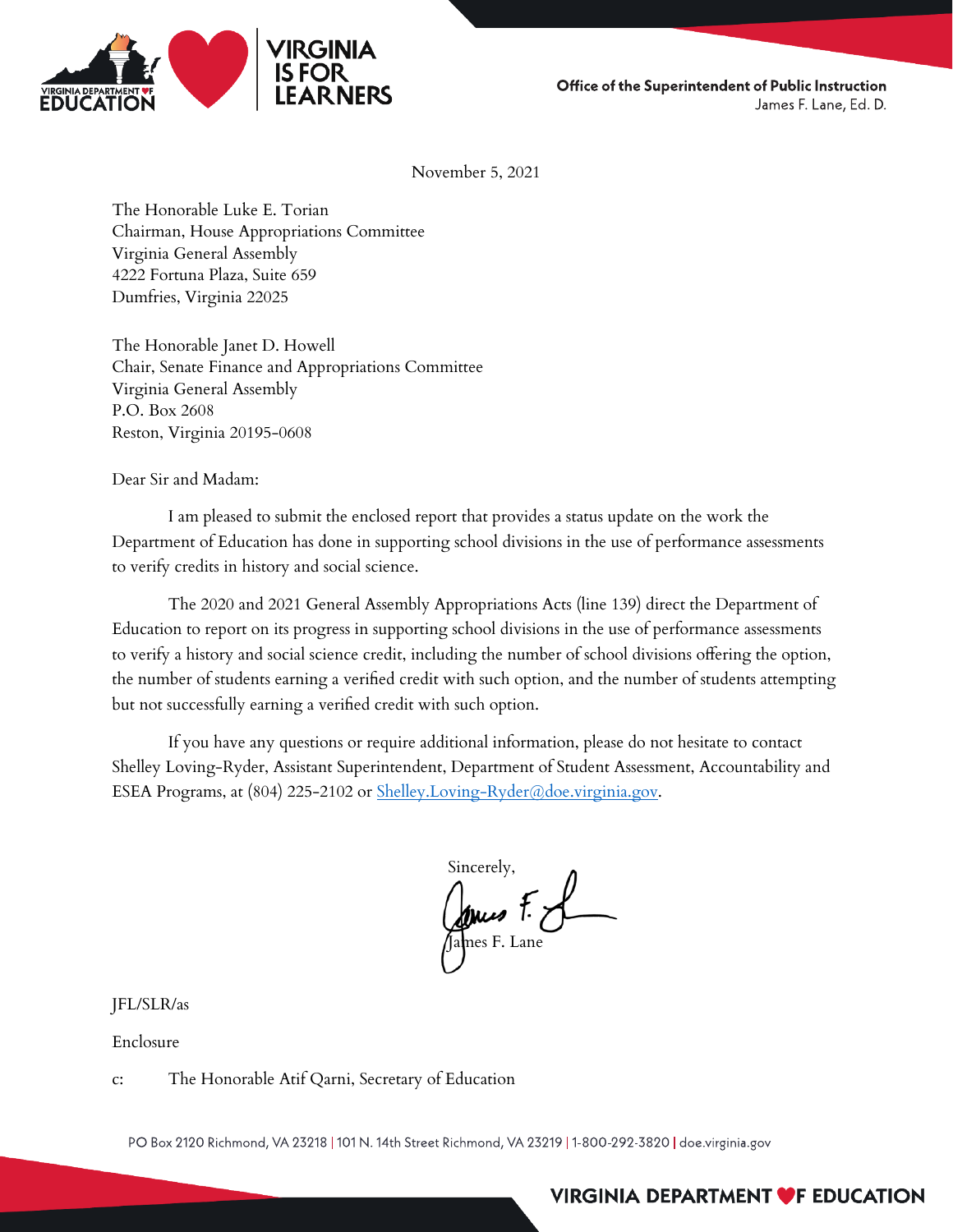#### VIRGINIA DEPARTMENT OF EDUCATION



**VIRGINIA<br>IS FOR<br>LEARNERS** 

**IMPLEMENTING PERFORMANCE ASSESSMENTS FOR THE AWARD OF VERIFIED CREDITS IN HISTORY AND SOCIAL SCIENCE** 

> *A REPORT TO THE HOUSE APPROPRIATIONS AND SENATE FINANCE AND APPROPRIATIONS COMMITTEES*

> > NOVEMBER 1, 2021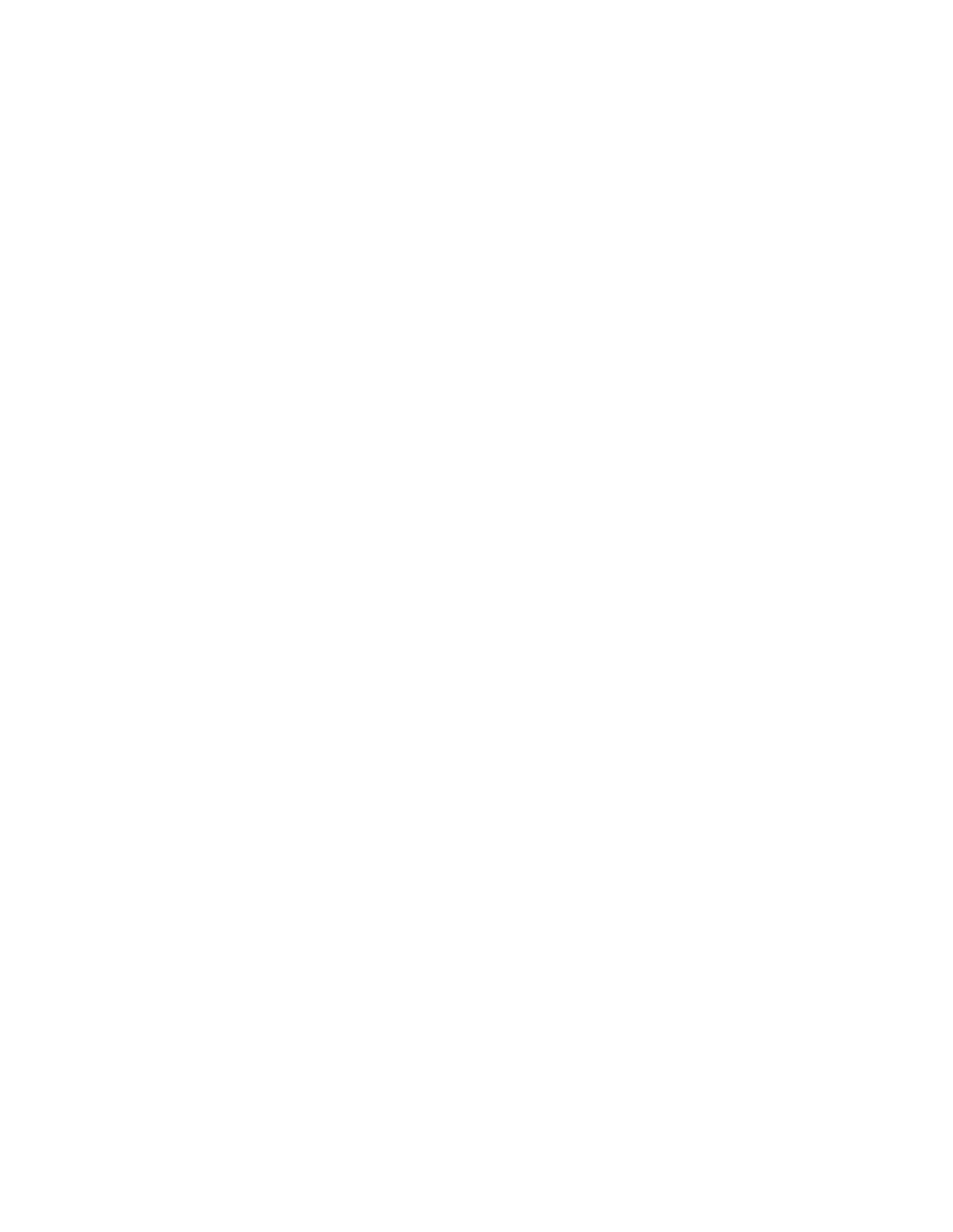#### **PURPOSE**

1

This report describes the actions taken by the Virginia Department of Education (VDOE) in response to language within the 2020 and 2021 Virginia General Assembly's Appropriations Acts that provided funding for assessment related materials for a verified credit in high school history and social science. Specifically, the language directs the Virginia Department of Education to respond, as stated below:

#### 2020 Appropriations Act line 139

D.1. Out of this appropriation, \$300,000 the first year and \$300,000 the second year from the general fund is provided for assessment related materials for a verified credit in high school history and social science. In establishing graduation requirements, the State Board of Education shall require students to earn one verified credit in history and social science. Such verified credit shall be earned by (i) the successful completion of a state-developed end-of-course Standards of Learning assessment; (ii) achievement of a passing score on a Board-approved standardized test administered on a statewide, multistate, or international basis that measures content that incorporates or exceeds the Standards of Learning content in the course for which the verified credit is given; (iii) achievement of criteria for the receipt of a locally awarded verified credit from the local school board in accordance with criteria established in Board guidelines when the student has not passed a corresponding Standards of Learning assessment; or (iv) successful completion of assessments that include state-developed performance tasks scored locally in accordance with Board guidelines using state-developed rubrics.

2. The Department of Education shall report on the progress of implementing option (iv), including examples of tasks and scoring rubrics; agency support to school divisions for implementation; and information about divisions planning or interested in offering the option to students. Such progress report shall be submitted to the Chairs of the House Appropriations and Senate Finance and Appropriations Committees by November 1, 2020.

3. The Department of Education shall report on the progress of implementing option (iv), including the number of divisions offering the option; the number of students earning a verified credit with such option; and the number of students attempting but not successfully earning a verified credit with such option. Such progress report shall be submitted to the Chairs of the House Appropriations and Senate Finance and Appropriations Committees by November 1, 2021.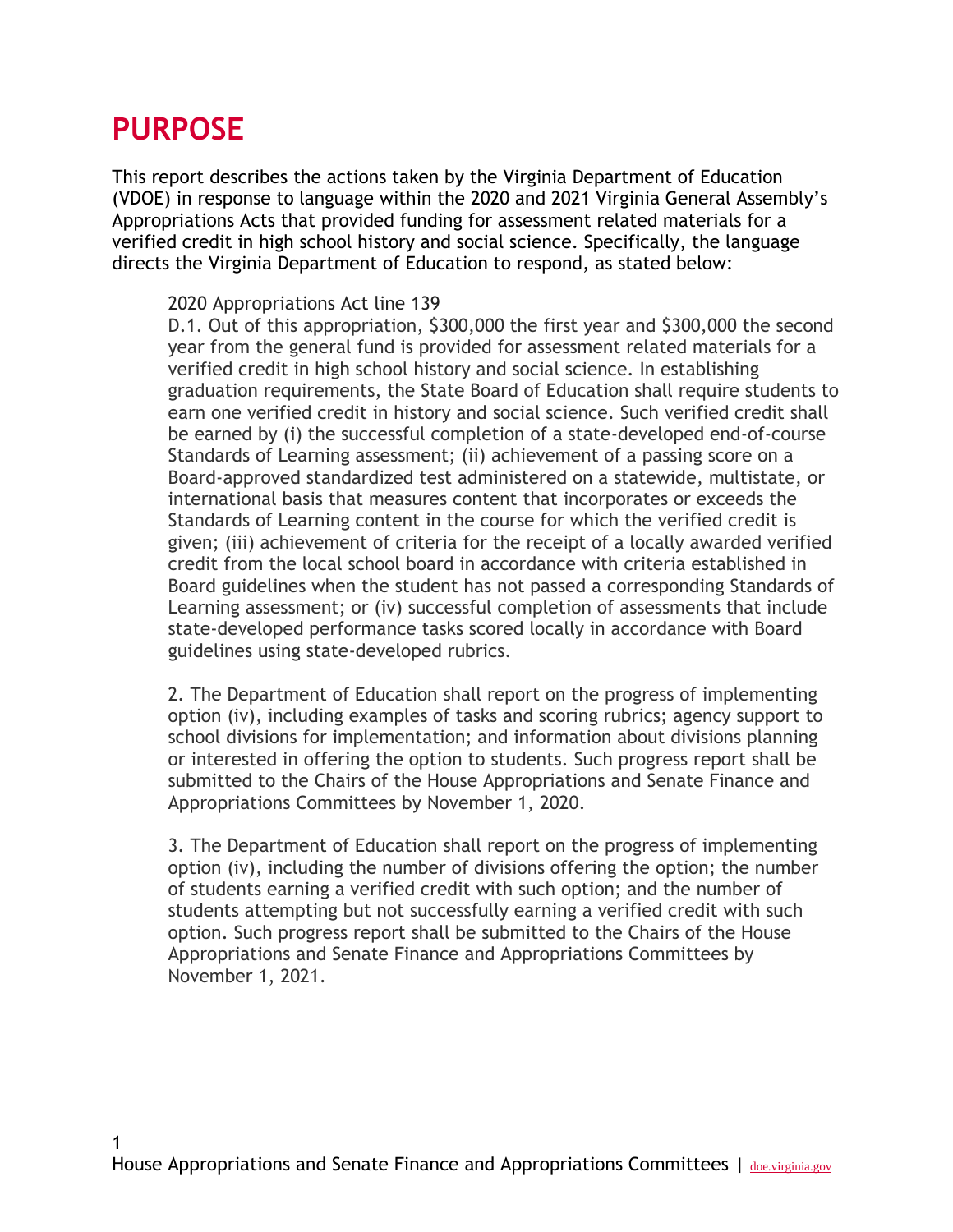## **PROGRESS ON IMPLEMENTING OPTION (IV): 2020- 2021**

In response to the language within the 2020 Virginia General Assembly's Appropriations Act, VDOE established a timeline to develop resources to support full implementation of option (iv). VDOE actions in 2020-2021 include:

- Develop, vet, and finalize state-developed performance tasks for Virginia and United States History through a pilot program to ensure the availability of a variety of state-developed tasks for earning verified credit in this course in the 2021-2022 school year.
- Develop training and a calibration protocol for scoring student responses to state-developed performance tasks using the state-developed Upper Secondary Common Rubric. Convene scoring sessions to vet this training and the calibration protocol, using samples of student responses to state-developed performance tasks for Virginia and United States History submitted by school divisions participating in the pilot program.
- Develop anchor responses and corresponding annotations to support consistency in scoring responses to state-developed performance tasks when using the state-developed Upper Secondary Common Rubric.
- Prepare state-developed performance tasks for World Geography, World History and Geography to 1500, and World History and Geography 1500 to Present in preparation for a pilot program during the 2021-2022 school year designed to vet and finalize these tasks. It is anticipated that state-developed performance tasks in World Geography, World History and Geography to 1500, and World History and Geography 1500 to Present will become available for earning verified credit in the 2022-2023 school year.

#### **SUMMARY OF 2020-2021 ACTIONS BY VDOE TO SUPPORT IMPLEMENTATION OF OPTION (IV)**

As indicated in the *Report to the House Appropriations and Senate Finance and Appropriations Committees* submitted on November 6, 2020, twelve state-developed performance tasks for Virginia and United States History were offered for use by teachers participating in the pilot program during the 2020-2021 school year. As background, each Virginia and United States History task includes an inquiry structure for the task; links to sources to be used by students while completing the task; instructional supports and best practices for teachers; scaffolding questions; and the task/ compelling question for students; and the Upper Secondary Common Rubric. During the pilot program, VDOE collected samples of completed student responses to these tasks as well as feedback from the teachers on the tasks to determine what revisions need to be made prior to using these state-developed tasks for the purpose of verifying a credit.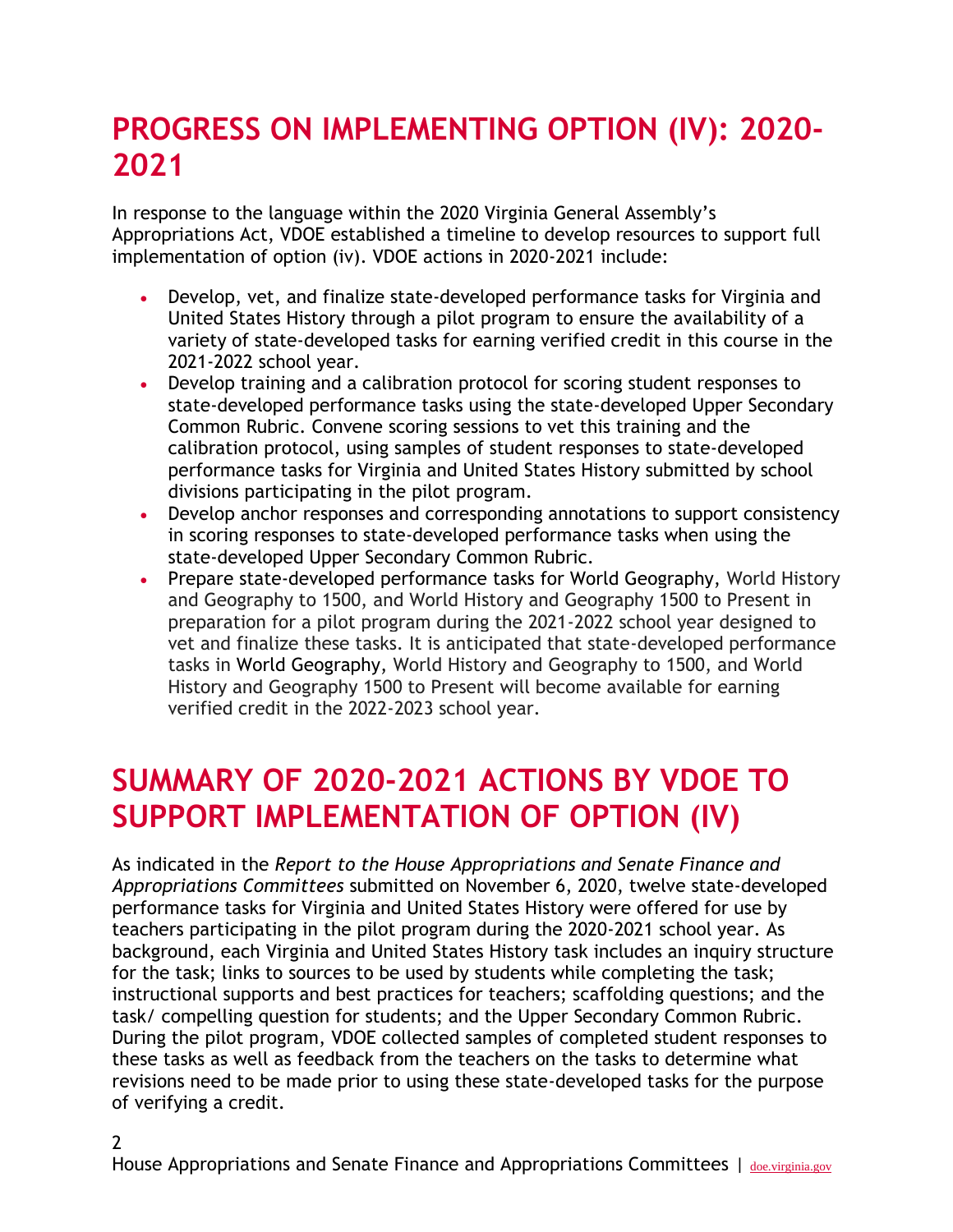On November 19, 2020, the Virginia Board of Education approved an update to th[e](https://www.doe.virginia.gov/boe/meetings/2020/11-nov/item-g-attachment-a-b.docx) *[Emergency Guidelines for Locally-Awarded Verified Credits](https://www.doe.virginia.gov/boe/meetings/2020/11-nov/item-g-attachment-a-b.docx)*. The revised *Emergency Guidelines* removed barriers to earning a verified credit for students who continued to be impacted by ongoing pandemic conditions and met the enumerated conditions. The second of two pathways to earning a verified credit established by these *Emergency Guidelines,* through an amended locally awarded verified credit process (option two), was available to students enrolled in a high-school credit bearing course in history/social science that was eligible for a verified credit in the fall of 2020 or spring of 2021. Superintendent's Memo [#316-20 a](https://www.doe.virginia.gov/administrators/superintendents_memos/2020/316-20.docx)nnounces the adoption of these *Emergency Guidelines* and states:

The locally-determined verification process for these students must include the student's responses to performance assessment tasks, however, there is no requirement that the student must have taken the associated history or social science Standards of Learning assessment.

In addition to providing flexibility to students, option two encourages school divisions to build and/or grow their capacity to administer performance assessments in history and social science, allows teachers to assess in dynamic ways, and creates a foundation for the use of this type of assessment model in the future.

In recognition of the challenges of the timing for immediate implementation of these guidelines and to support school divisions interested in the flexibility afforded by these *Emergency Guidelines,* VDOE extended the offer to use the state-developed performance tasks for this purpose. While school divisions expressed appreciation for this flexibility, VDOE does not have information regarding how many verified credits were awarded through the use of the *Emergency Guidelines* and the locally awarded verified process.

Sixteen school divisions representing 7 of 8 Superintendent's Regions completed the pilot program and submitted a collective total of 871 samples of student responses to state-developed performance tasks to VDOE. One additional school division had elected to participate but later shared that the implementation of state-developed performance tasks was too challenging for classroom teachers when coupled with challenges for instruction and assessment presented by the pandemic.

Based on feedback from school divisions, interest and participation in the opportunity to pilot the state-developed performance tasks in Virginia and U.S. History may have been low due to the small number of students who have not yet earned the verified credit in history and social science needed for graduation by the time they are enrolled in Virginia and U.S. History. It is anticipated that interest in option (iv) may be greater in courses that have greater numbers of students who have not yet earned the verified credit in history and social science needed for graduation.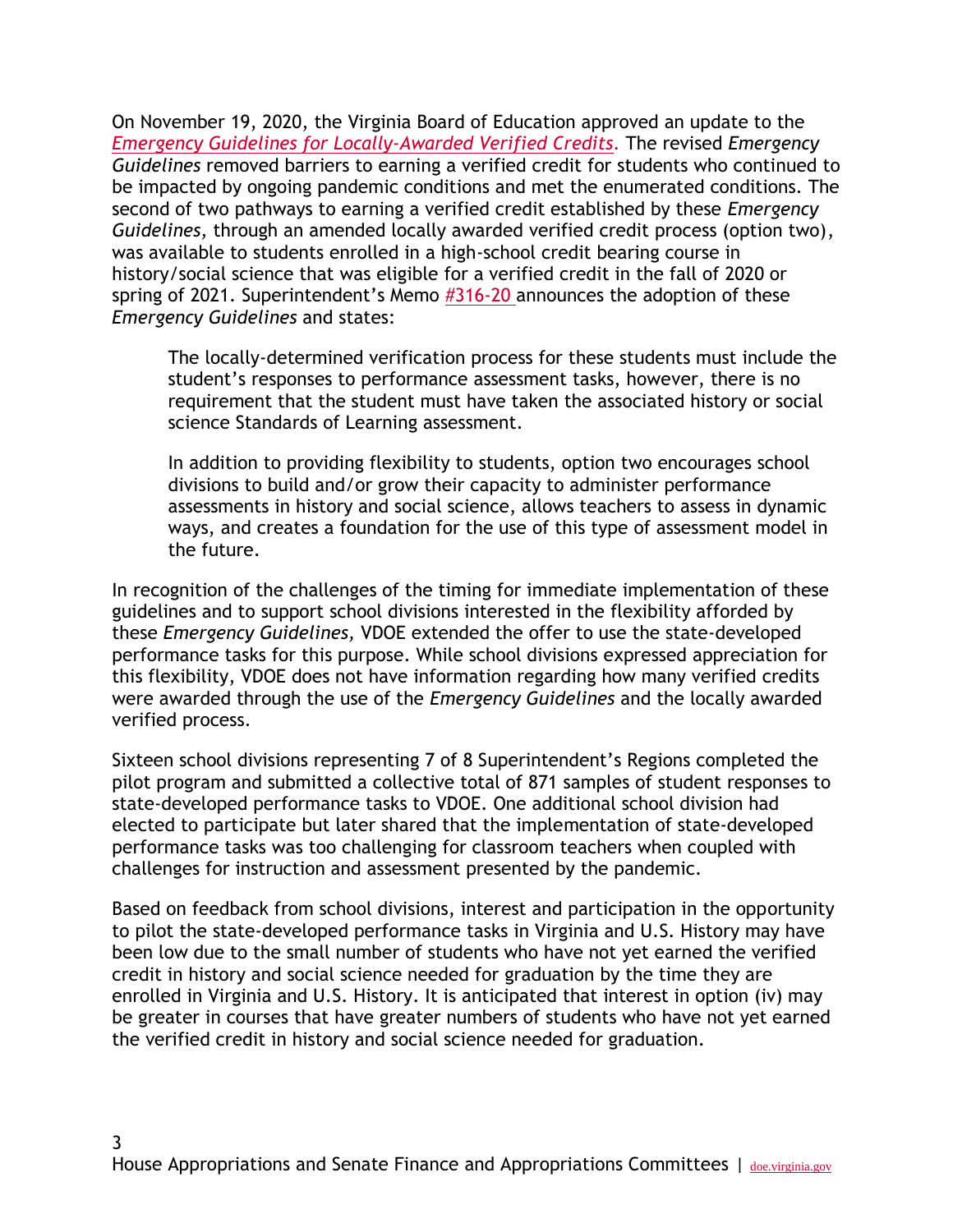### **SCORING SESSIONS, SELECTION OF ANCHOR RESPONSES, AND DEVELOPMENT OF ANNOTATIONS**

The VDOE Offices of Humanities and Assessment convened a team of Virginia high school History and Social Science educators to score selected student responses to state-developed performance tasks for Virginia and U.S. History. Candidates selected for the 2021 VDOE History and Social Science Performance Assessment Scoring Team were nominated by school division instructional leaders for History and Social Science based on their expertise in the teaching and learning of Virginia and United States History. Participation in this opportunity was expected to also prepare team members to assist their school division as they planned and implemented local training for prospective scorers. As such, school division leaders were asked to identify candidates who had the capacity to share and support other educators in their school division with this work moving forward. Selected team members represented all eight Superintendent's Regions and were current teachers, supervisors and/or history and social science division-level coordinators. A Lead Facilitator and four Team Leaders were identified, and participants were divided into four scoring teams each consisting of a Team Leader and two to three scorers. A summary of the VDOE History and Social Science Performance Assessment Scoring Team's work and associated timeline is provided in the table that follows.

| <b>Date</b>                                                                                           | <b>Members Meeting</b>                                               | <b>Meeting Overview</b>                                                                                                                                                                                                                                                                                                          |
|-------------------------------------------------------------------------------------------------------|----------------------------------------------------------------------|----------------------------------------------------------------------------------------------------------------------------------------------------------------------------------------------------------------------------------------------------------------------------------------------------------------------------------|
| Initial Meeting,<br>Training, and<br>Practice<br>Scoring<br>June 7, 2021<br>(full day, 9:00-<br>3:30) | Scorers, Team<br>Leaders, Lead<br>Facilitators, VDOE<br><b>Staff</b> | Lead Facilitators trained the teams in the<br>process of scoring using the state common<br>rubrics and student responses to selected<br>state-developed tasks. Members discussed<br>components of the rubrics, scoring<br>calibration protocols, rationales for tasks<br>scored, and came to consensus.                          |
| Leaders Meet<br>June 8, 2021<br>(full day, 9:00-<br>3:30)                                             | Team Leaders,<br>Lead Facilitators,<br><b>VDOE Staff</b>             | Team Leaders worked with Lead Facilitators<br>to: draft annotations/scoring rationales for<br>anchor sets representing each score point of<br>the rubric, using rationales generated during<br>the June 7 meeting; prepare materials<br>needed for individual team scoring sessions;<br>finalize logistics of sharing resources. |

| 2021 VDOE History and Social Science Performance Assessment Scoring Team |  |  |
|--------------------------------------------------------------------------|--|--|
|                                                                          |  |  |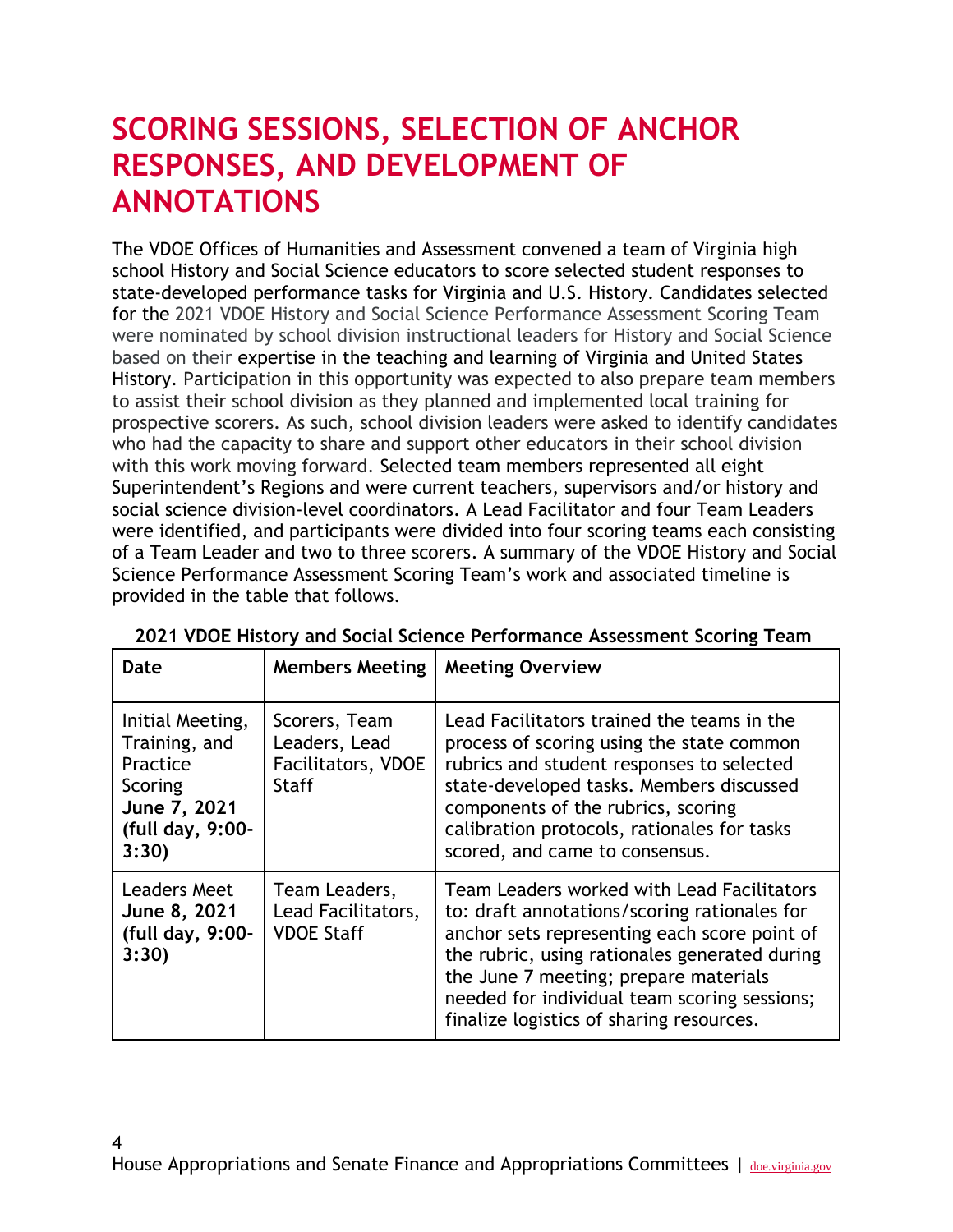| <b>Establish Times</b><br>for Individual<br><b>Team Scoring</b><br><b>Sessions</b><br>June 8-June<br>10, 2021 | Scorers, Team<br>Leaders, Lead<br><b>Facilitators, VDOE</b><br><b>Staff</b>                    | Team Leaders communicated with Scorers<br>and Lead Facilitators to: provide logistics for<br>sharing materials and ensure access;<br>schedule times for individual team scoring<br>discussion sessions, establishing a timeline<br>that enables ALL work to be completed no<br>later than June 30, 2021. Team Leaders<br>shared dates/times for team scoring sessions<br>with VDOE Staff by close of business on June<br>10, 2021. |
|---------------------------------------------------------------------------------------------------------------|------------------------------------------------------------------------------------------------|------------------------------------------------------------------------------------------------------------------------------------------------------------------------------------------------------------------------------------------------------------------------------------------------------------------------------------------------------------------------------------------------------------------------------------|
| Individual<br><b>Scoring Team</b><br>Meetings<br>(beginning<br>week of June<br>8)                             | Scorers, Team<br>Leaders, Lead<br><b>Facilitators (VDOE</b><br>Staff will attend<br>as needed) | Team Leaders facilitated individual team<br>scoring discussion meetings with their<br>assigned small groups of Scorers, with<br>support from Lead Facilitators. Team Leaders<br>set expectations with individual teams and<br>shared the specific samples that Scorers<br>would read/score in advance of these<br>meetings. Scorers shared their rationales for<br>scores assigned.                                                |
| <b>Team Leaders</b><br>Check-in<br><b>Meetings</b><br>June 14, 21,<br>28                                      | Team Leaders,<br>Lead Facilitators,<br><b>VDOE Staff</b>                                       | Check-in to discuss progress and challenges                                                                                                                                                                                                                                                                                                                                                                                        |
| <b>Midway Point</b><br>Submission<br>June 21, 2021                                                            | Team Leaders,<br>Lead Facilitators,<br><b>VDOE Staff</b>                                       | Submitted midway drafts of<br>annotations/scoring rationales for anchor<br>papers to VDOE. VDOE reviewed and provided<br>feedback by June 23.                                                                                                                                                                                                                                                                                      |
| <b>Final Draft</b><br>Submission<br>June 30, 2021                                                             | Team Leaders,<br><b>Lead Facilitators</b>                                                      | Final drafts submitted to VDOE to finalize<br>documents.                                                                                                                                                                                                                                                                                                                                                                           |

Members of the Humanities and Assessment Team have individually reviewed the provided file with accompanying documentation and established a set of scored response examples to serve as anchor responses with corresponding annotations. Staff members are currently making final adjustments prior to sharing with school divisions later this month.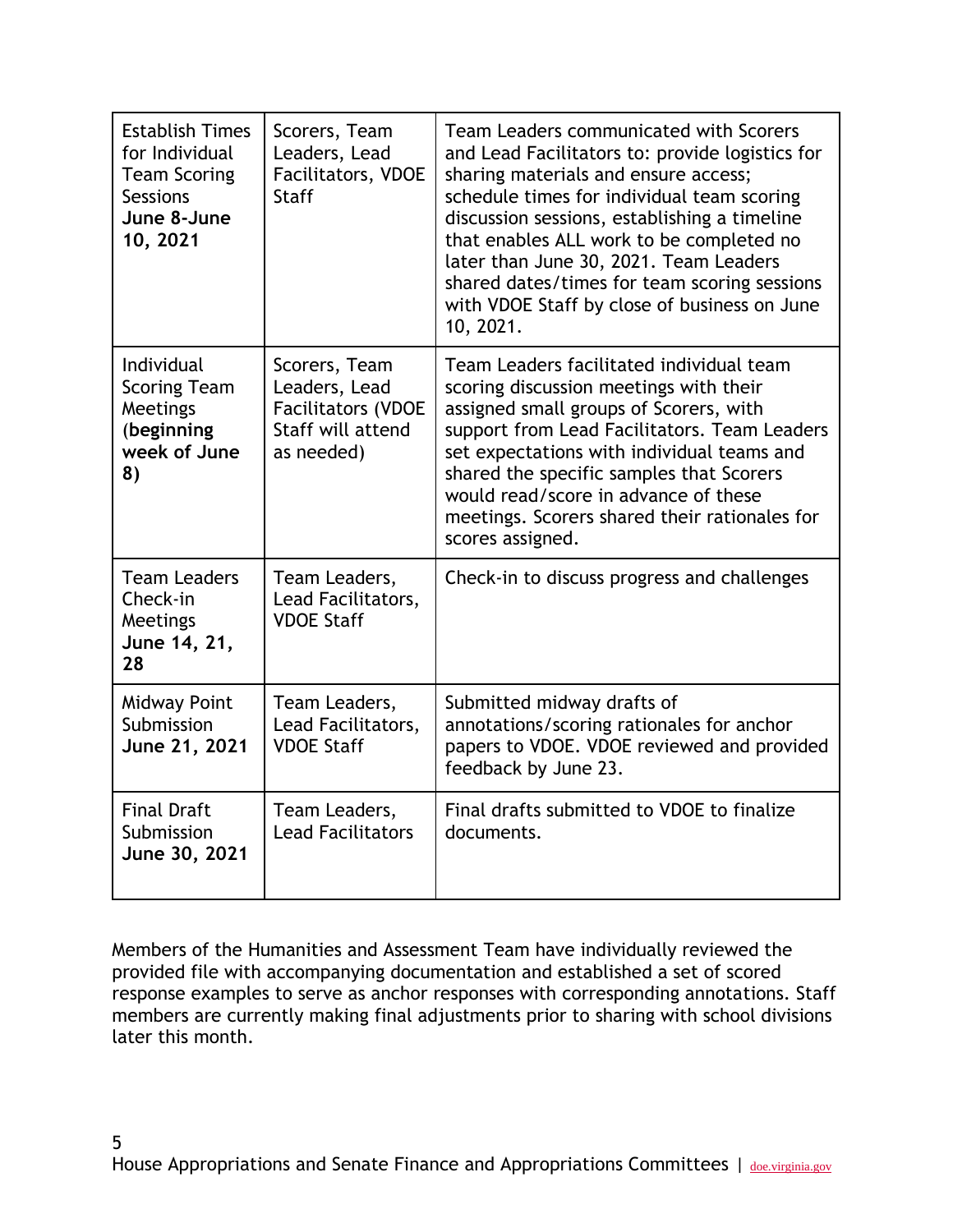### **REVISIONS TO THE GUIDELINES FOR LOCALLY AWARDED VERIFIED CREDITS**

At its meeting on September 23, 2021, the Virginia Board of Education approved revisions to the [Guidelines for Locally Awarded Verified Credits](https://www.doe.virginia.gov/testing/local_assessments/guidelines-lavc.docx) (LAVC) contained in the *Guidance Document Governing Certain Provisions of the Regulations Establishing Standards for Accrediting Public Schools in Virginia* (the *SOA Guidance Document*) to allow for the use of performance assessments to verify credits in history and social science. The Board's action establishes guidelines to which school divisions must adhere when exercising option (iv) as permitted by this legislation, which will contribute to consistency among school divisions when determining if a student has earned a LAVC in history and social science. Superintendent's Memo #[276-21,](https://www.doe.virginia.gov/administrators/superintendents_memos/2021/276-21.pdf) dated September 24, 2021, announces the revisions to the Guidelines for LAVC. To further clarify details regarding the requirements and considerations for school divisions exercising this option, VDOE provided [Implementation Support for School Divisions](https://www.doe.virginia.gov/testing/local_assessments/implementation-hss-lavc-perf-assess.docx)  [Using State-Developed Performance Tasks to Verify Credits in History and Social](https://www.doe.virginia.gov/testing/local_assessments/implementation-hss-lavc-perf-assess.docx)  [Science.](https://www.doe.virginia.gov/testing/local_assessments/implementation-hss-lavc-perf-assess.docx) School divisions exercising this option will use the [Locally Awarded Verified](https://www.doe.virginia.gov/testing/local_assessments/hss-lavc-plan-form_2021.docx)  [Credit Plan for History and Social Science](https://www.doe.virginia.gov/testing/local_assessments/hss-lavc-plan-form_2021.docx) fillable form provided by VDOE to plan and document how the collection of assessments reviewed by the local panel will meet the requirements described in the Guidelines for LAVC.

On September 27, 2021, staff from the Office of Student Assessment and the Office of Humanities partnered to host a webinar for school divisions to share information about history and social science assessments in the 2021-2022 school year and to discuss in detail the revisions to the Guidelines for LAVC. The 242 registrants for this webinar represented 114 of 132 school divisions that ensure the proper administration of the Virginia Assessment Program, which includes the administration of assessments used to verify credits needed for graduation.

To further support school divisions exercising option (iv) during the 2021-2022 school year as well as those planning or considering implementation of option (iv) in 2022- 2023 and beyond, additional webinars have been held and are planned:

| Webinar<br><b>Date</b> | <b>Webinar Title</b>                                                    | <b>Webinar Description</b>                                                                                                                                                                                                                                                                                                                   |
|------------------------|-------------------------------------------------------------------------|----------------------------------------------------------------------------------------------------------------------------------------------------------------------------------------------------------------------------------------------------------------------------------------------------------------------------------------------|
| September<br>27, 2021  | <b>History and Social</b><br><b>Science Assessments</b><br>in 2021-2022 | Standards of Learning assessments in history<br>and social science to be administered in the<br>2021-2022 school year were discussed.<br>Actions taken by the Virginia Board of<br>Education at its September 23rd meeting<br>were discussed with an emphasis on the<br>revisions to the Guidelines for Locally<br>Awarded Verified Credits. |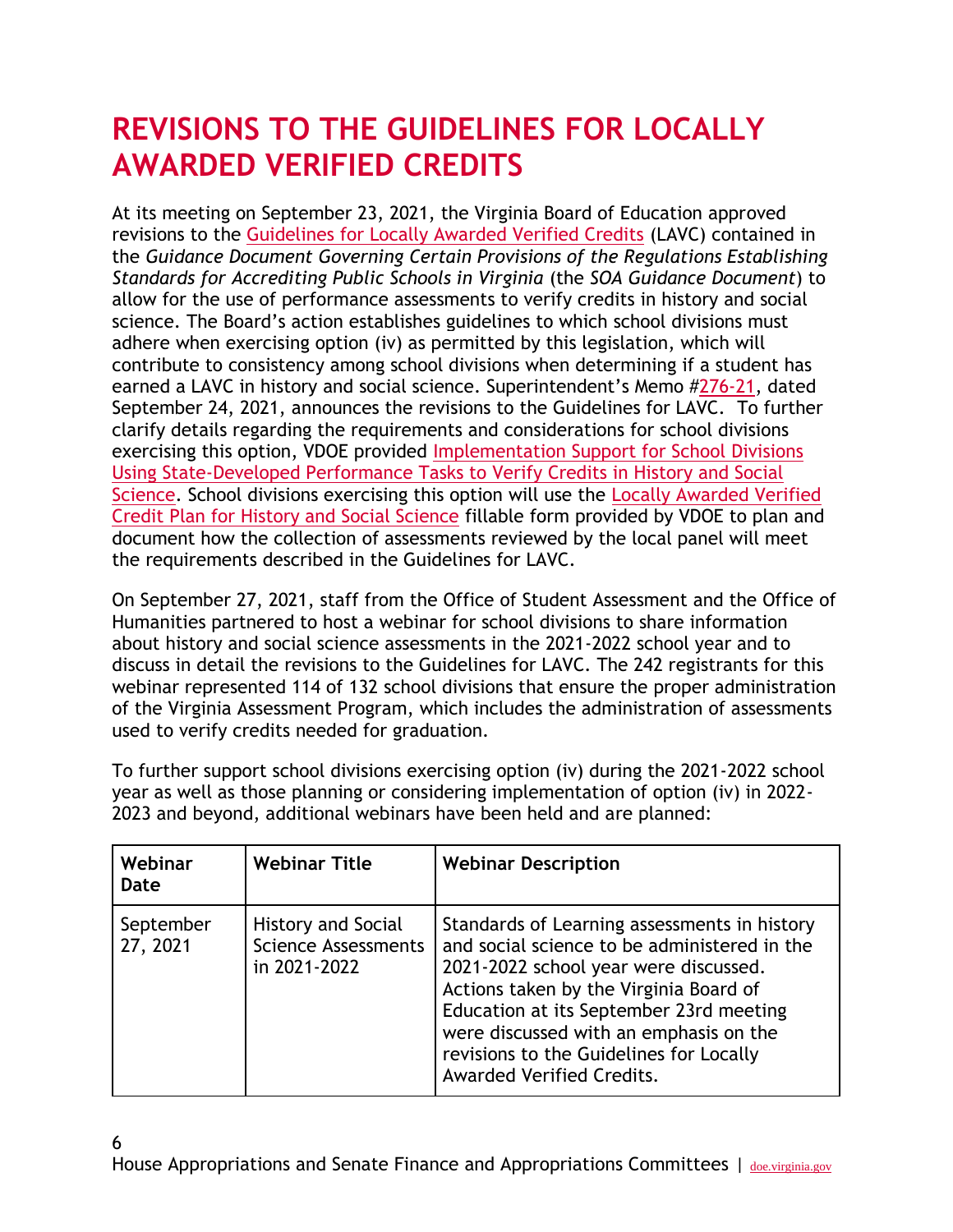| October 4,<br>2021                                          | Unpacking the<br><b>Inquiry Design Model</b>                                                                     | The Inquiry Design Model (IDM) structure used<br>for state-developed performance tasks was<br>discussed. A sample task that adheres to the<br>IDM structure served as the basis for<br>discussion.                                                                                                                                                                                                         |
|-------------------------------------------------------------|------------------------------------------------------------------------------------------------------------------|------------------------------------------------------------------------------------------------------------------------------------------------------------------------------------------------------------------------------------------------------------------------------------------------------------------------------------------------------------------------------------------------------------|
| October 20,<br>2021<br>(repeated on<br>October 21,<br>2021) | Performance<br>Assessments and<br><b>Local Alternative</b><br>Assessments                                        | This session was offered as part of regularly<br>scheduled training for Division Directors of<br>Testing. VDOE resources to support<br>performance assessments across content<br>areas were shared, and information on<br>available resources and upcoming webinars to<br>support the use of state-developed<br>performance tasks in history and social<br>science was included.                           |
| October 28,<br>2021                                         | Unpacking the<br>Guidelines for<br>Locally Awarded<br><b>Verified Credits:</b>                                   | This webinar will review the changes to the<br>Guidelines for Locally Awarded Verified<br>Credits. The information included will be<br>similar to that provided in the "History and<br>Social Science Assessments for the 2021-2022<br>School Year" on 9/27/21.                                                                                                                                            |
| November 9,<br>2021                                         | Developing Locally<br><b>Awarded Verified</b><br><b>Credit Plans for</b><br><b>History and Social</b><br>Science | This webinar will walk participants through<br>the Locally Awarded Verified Credit Plan<br>Form for History and Social Science and the<br>decisions to be made by the team developing<br>this plan.                                                                                                                                                                                                        |
| To be<br>determined                                         | <b>Using Anchor</b><br>Responses and<br>Annotations for<br>Instruction and<br>Assessment                         | This webinar will share the Anchor Responses<br>and Annotations that correspond to the HSS<br>State Developed Common Rubric-Upper<br>Secondary. These resources will be used<br>locally to train educators scoring the state-<br>developed performance tasks in Virginia and<br>U.S. History.                                                                                                              |
| November 18,<br>2021                                        | Leading Local<br>Scoring for State-<br>Developed<br><b>Performance Tasks</b>                                     | This webinar will review the processes for<br>planning and conducting a local scoring event<br>for state-developed performance tasks that<br>will become part of the collection of<br>evidence used to confer LAVC in history and<br>social science. Resources to be reviewed<br>through this lens include Conducting a<br>Holistic Scoring Event and <i>Principles of</i><br><b>Scoring Student Work.</b> |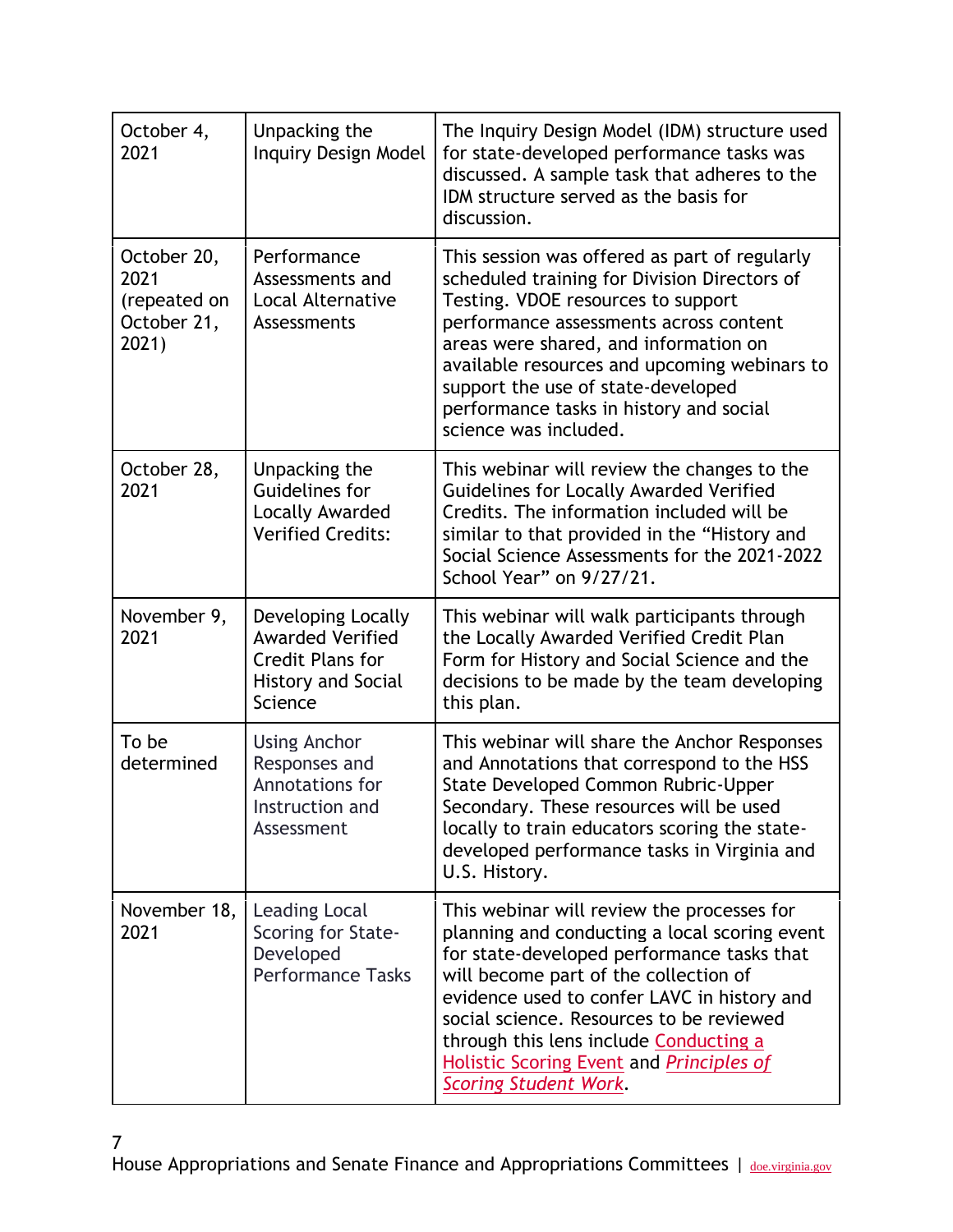#### **2021-2022: USING STATE-DEVELOPED PERFORMANCE ASSESSMENTS, IN CONJUNCTION WITH LOCAL ASSESSMENTS, TO VERIFY CREDITS IN VIRGINIA AND UNITED STATES HISTORY**

Based on the results of the pilot program in 2020-2021 and the successful scoring sessions using the state-developed common rubric associated with Virginia and U.S. History, VDOE determined that each of the twelve state-developed performance tasks developed for this course would be made available for school divisions interested in exercising the option to verify credits in Virginia and U.S. History using these tasks beginning in 2021-2022.

To limit exposure, these state-developed performance tasks for Virginia and U.S. History have been made available only to those school divisions that have indicated their intention to verify credits via option (iv). To date, 10 of 127 school divisions that have submitted responses to the survey used to notify VDOE of this intent have indicated their intention to use the state-developed performance tasks, in conjunction with other local assessments, to confer locally awarded verified credits in Virginia and U.S. History during the 2021-2022 school year. Access to these tasks has been provided to the Division Director of Testing for each of these school divisions.

#### **2021-2022 SCHOOL DIVISION INTENT AND INTEREST SURVEY: VERIFYING CREDITS IN HISTORY AND SOCIAL SCIENCE**

Each Division Director of Testing or a designee was asked to complete an online survey to indicate if:

1) the division will verify credits in Virginia and U.S. History during the 2021- 2022 school year through the use of state-developed performance tasks or through the associated Standards of Learning test; and

2) the division has interest in verifying credits in World Geography, World History and Geography to 1500, World History and Geography: 1500 to the Present, and/or Virginia and U.S. History during the 2022-2023 school year or beyond.

Responses have been received by 124 of 132 school divisions to date. The survey results are summarized in the tables that follow.

8

**Verifying Credits in 2021-2022: Virginia and U.S. History**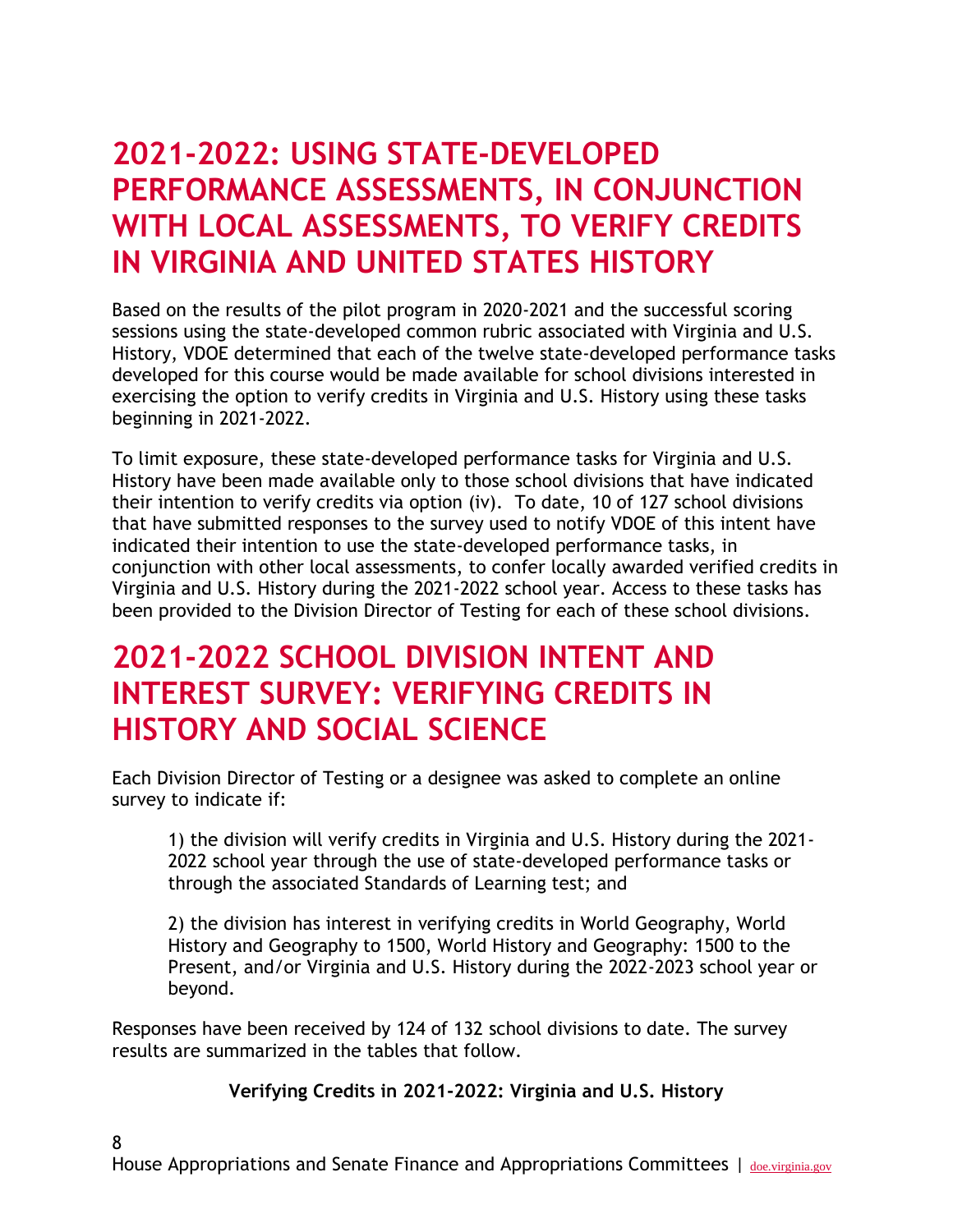| <b>Survey Question:</b><br>For students enrolled in Virginia and U.S. History in the 2021-2022 school year who<br>need a verified credit for graduation, our school division will administer:*                                                                                                            |                        |  |
|-----------------------------------------------------------------------------------------------------------------------------------------------------------------------------------------------------------------------------------------------------------------------------------------------------------|------------------------|--|
| the End-of-Course Virginia and U.S. History Standards of Learning                                                                                                                                                                                                                                         | 121 of 129             |  |
| (2015) test (passing score of 400 or higher)                                                                                                                                                                                                                                                              | responses              |  |
| state-developed performance tasks in conjunction with other local<br>assessments, in accordance with the Guidelines for Locally Awarded<br>Verified Credits and Implementation Support for School Divisions<br>Using State-Developed Performance Tasks to Verify Credits in History<br>and Social Science | 10 of 129<br>responses |  |
| substitute test(s) approved by the Virginia Board of Education for                                                                                                                                                                                                                                        | 9 of 129               |  |
| awarding verified credits in history and social science                                                                                                                                                                                                                                                   | responses              |  |

\*Note: School divisions offering Virginia and U.S. History as a semester course have the option to administer the Standards of Learning test to students enrolled in firstsemester courses and administer state-developed performance tasks and other local assessments to students enrolled in second-semester courses.

#### **Interest in Using State-Developed Performance Tasks in Conjunction with Local Assessments to Verify Credits in History and Social Science in 2022-2023 and Beyond**

Survey Question: Our school division is interested in using state-developed performance tasks in conjunction with other local assessments, in accordance with the Guidelines for Locally Awarded Verified Credits and Implementation Support for School Divisions Using State-Developed Performance Tasks to Verify Credits in History and Social Science, in the following courses that are eligible for verified credit:

| World<br>Geography     | World History and<br>Geography to 1500<br>(World History I) | World History and<br>Geography: 1500 to<br>Present (World History II) | Virginia and<br>U.S. History |
|------------------------|-------------------------------------------------------------|-----------------------------------------------------------------------|------------------------------|
| 32 of 124<br>responses | 51 of 124 responses                                         | 48 of 124 responses                                                   | 59 of 124<br>responses       |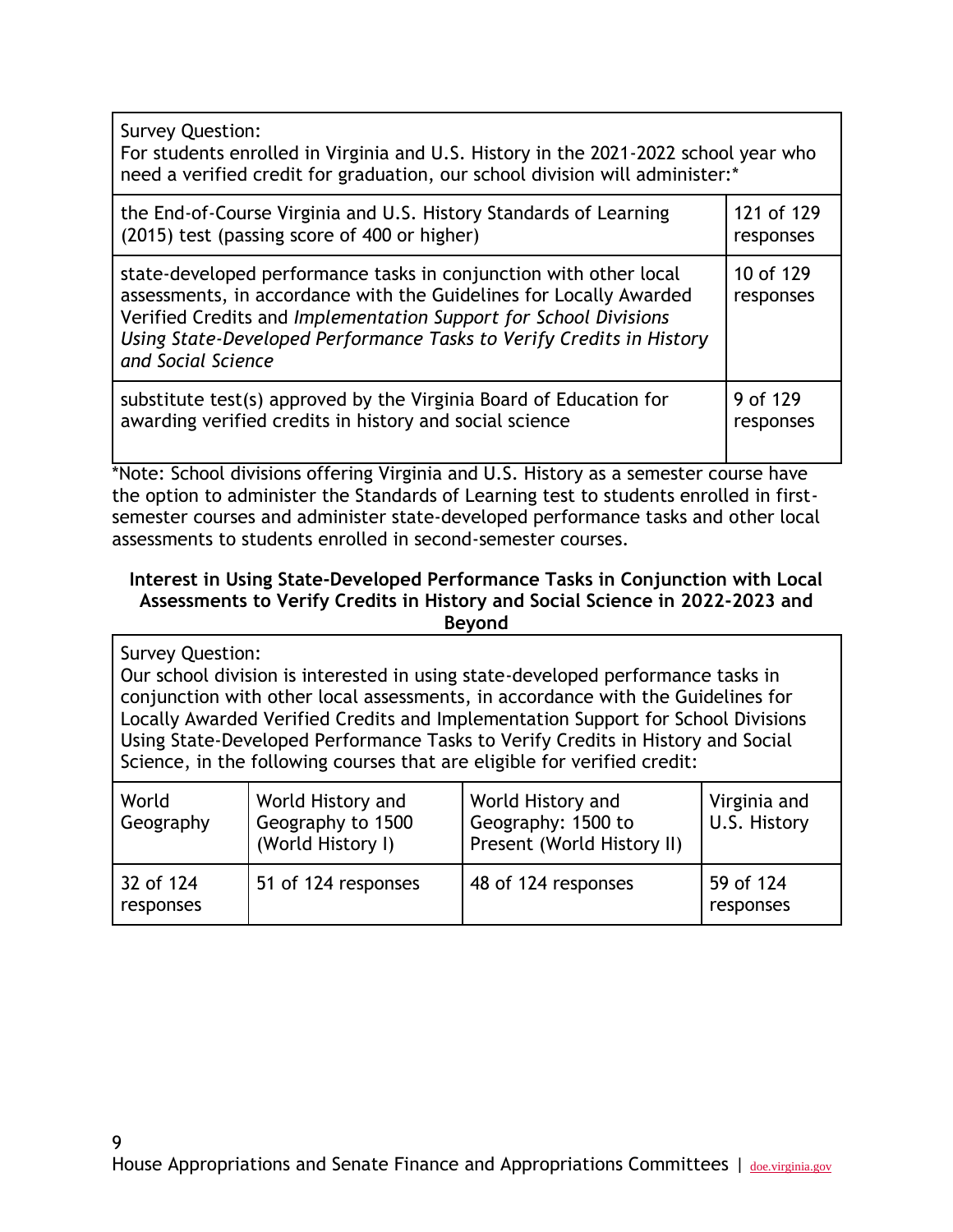### **WORLD GEOGRAPHY, WORLD HISTORY AND GEOGRAPHY TO 1500, AND WORLD HISTORY AND GEOGRAPHY: 1500 TO PRESENT**

#### **TASK DEVELOPMENT AND PILOT PROGRAM FOR 2021-2022**

In March 2021, the history and social science program at the VDOE convened a group of History and Social Science educators and division instructional leaders to develop performance tasks that could be used in a pilot program for World Geography, World History and Geography to 1500, and World History and Geography 1500 to Present. This group was composed of teachers and division level curriculum specialists, coordinators and supervisors responsible for history and social science instruction and assessment within their divisions. The developers were selected based on recommendations from division supervisors, previous work with the history and social science program at the VDOE during SOL Institutes, Deeper Learning Conferences, the 132 Workshop as well as performance assessment work within their school divisions. This group represented four of the eight Superintendent's regions and included 24 educators. There were eight educators per course, three course leads, and one lead facilitator that worked closely with the VDOE history and social science program to review and provide feedback for the final performance assessment.

The work of this group began with an orientation and training materials created by Dr. John Lee, department head and professor in the Department of Teacher Education and Learning Sciences in the College of Education at North Carolina State University. Dr. Lee has authored or co-authored several books, including: Inquiry-based Practice in Social Studies Education: Understanding the Inquiry Design Model; Teaching Social Studies: A Methods Book for Methods Teachers; Teaching the C3 Framework; Visualizing Elementary Social Studies Methods; and Research on Technology in Social Studies: Guiding Learning with Technology. The group used Dr. Lee's training materials on The Inquiry Design Model (IDM), which is a distinctive approach to creating curriculum and instructional materials that focuses on the main elements of the instructional design process: compelling questions, sources, and formative tasks. Once the orientation was completed, the group divided into three teams based on knowledge of content, experience and skill set to develop distinct performance tasks using IDM. The smaller groups created performance assessments for each of the categories or eras within the World Geography, World History and Geography to 1500, and World History and Geography 1500 to Present Standards.

From March to July 2021, the history and social science program and lead facilitator provided various deadlines and touchpoints to allow for feedback and input, revisions and support on the individual tasks. During the development of the performance assessments for the Virginia and United States History course, the VDOE history and social science staff provided extensive instructional support, targeted best practices, and scaffolding for teachers, schools and school divisions. In an effort to gain a better understanding of the supports needed for full implementation of the performance assessments, the VDOE history and social science program streamlined the volume of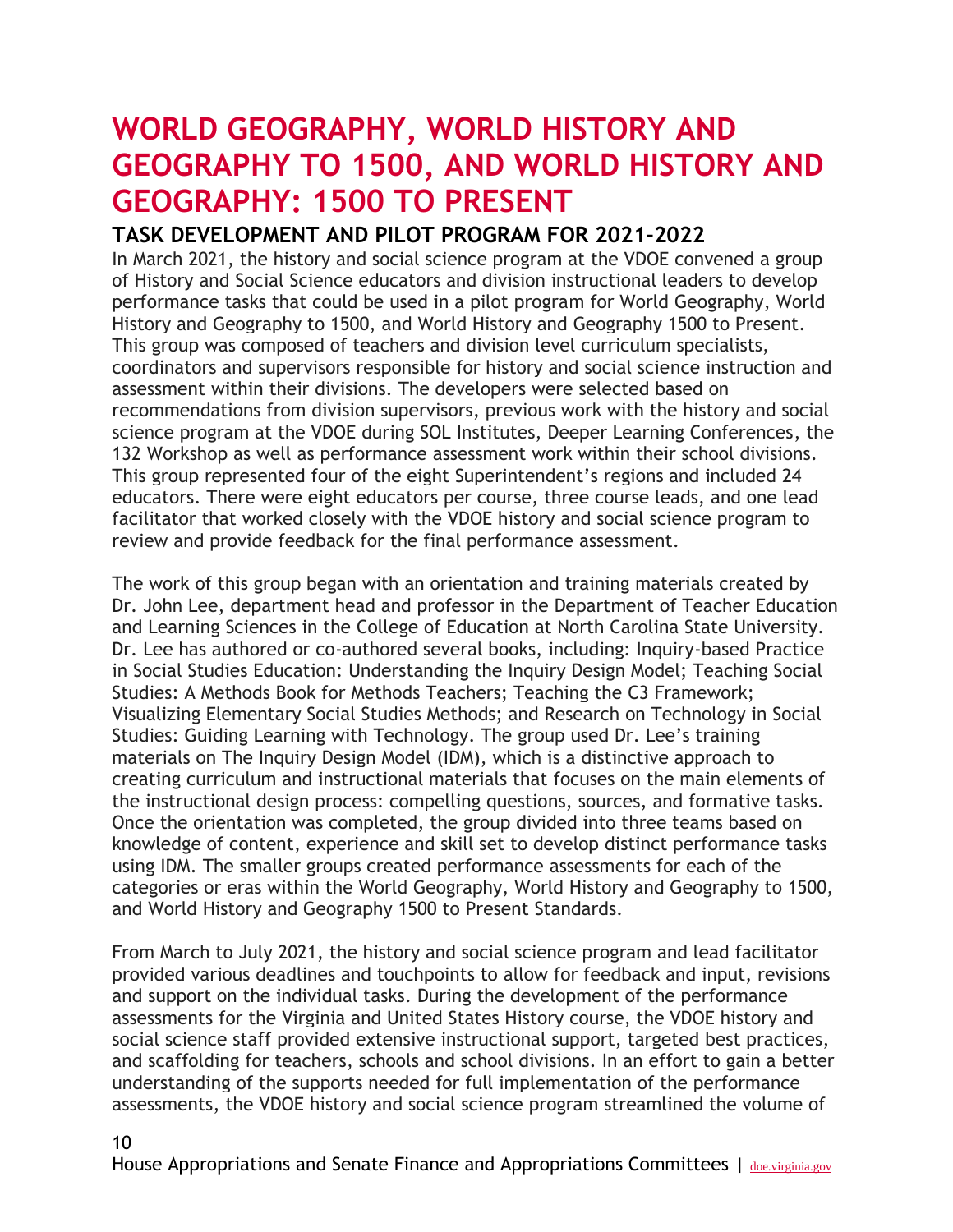the given supports provided for World Geography, World History and Geography to 1500 (World History I), and World History and Geography 1500 to Present (World History II) to make way for instructional autonomy. In an attempt to strike a balance of support, the state-developed tasks for World Geography, World History and Geography to 1500 (World History I), and World History and Geography 1500 to Present (World History II) provide teachers with the IDM model blueprint and descriptions of sources to allow for flexibility in instruction.

On August 30, 2021, staff from the Office of Humanities and the Office of Student Assessment hosted a webinar to share information with Division Directors of Testing and school division History and Social Science Instruction Supervisors about the opportunity to pilot the state-developed performance tasks in World Geography, World History I, and World History II. Teachers participating in this opportunity can select one or more state-developed performance tasks to use with students in one or more of their classes, with the expectation that the summative task be used without alteration and that samples of students' responses to the summative task be submitted to VDOE. Sample responses will be compiled and used for scoring sessions and anchor response selection planned for late spring of 2022. Timelines and the task selection forms were shared with registrants. Information about the number of school divisions currently participating in this pilot opportunity is provided in the table that follows.

**2021-2022 Pilot Program for State-Developed Performance Tasks: Participation Summary**

| History and Social<br><b>Science Course</b>        | Number of School<br><b>Divisions</b><br>Participating | Number of<br><b>Teachers</b><br>Participating         | Superintendent's<br><b>Regions Represented</b> |
|----------------------------------------------------|-------------------------------------------------------|-------------------------------------------------------|------------------------------------------------|
| World Geography                                    | 7                                                     | 33                                                    | I, II, IV, V, VII                              |
| World History and<br>Geography to 1500             | 17                                                    | 54 (not yet<br>identified for one<br>school division) | I, II, III, IV, V, VI, VII                     |
| World History and<br>Geography: 1500<br>to Present | 21                                                    | 74 (not yet<br>identified for one<br>school division) | I, II, III, IV, V, VI, VIII                    |

The twenty-four state-developed performance tasks resulting from this work are being used by teachers participating in the pilot program during the 2021-2022 school year. Each of these tasks includes an inquiry structure for the task, links to sources to be used by students while completing the task, instructional supports, scaffolding questions, the summative task/ compelling question for students, and the Early Secondary Common Rubric. VDOE will collect both samples of completed student responses to these tasks as well as feedback from the teachers on the tasks to